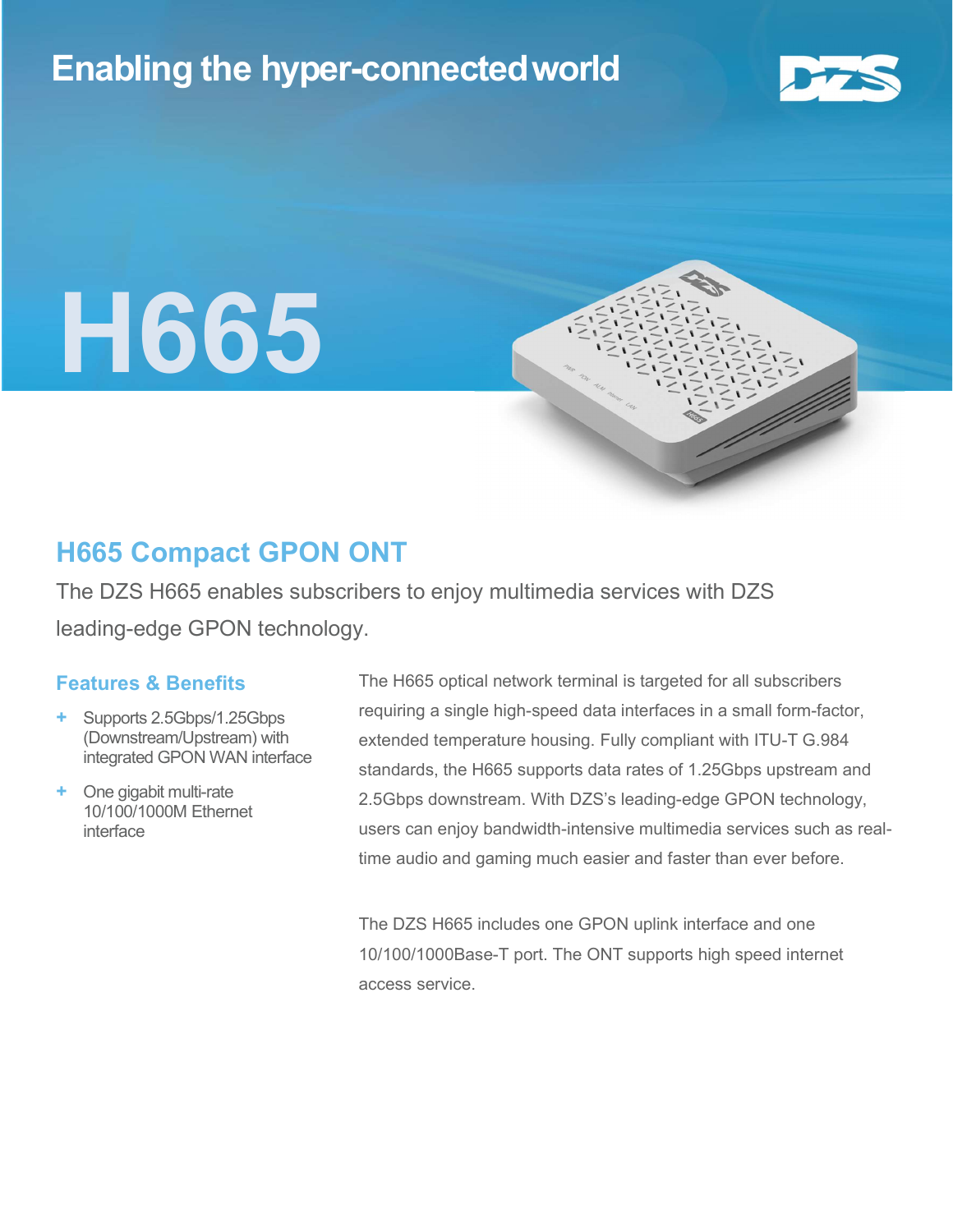# Compact 1GigE GPON ONT H665



A GPON network consists of an Optical Line Termination (OLT) located at the Central Office and a set of residential Single-Family Unit (SFU) and Multi Dwelling Unit (MDU) locations with Optical Network Terminals (ONTs). Between them is the optical distribution network (ODN) comprised of fibers and passive optical splitters or couplers.

The H665 ONT supports 2.5G capable downlinks using the GPON standard. Services include High-Speed Internet (HIS).

#### Key Service Attributes

- + FSAN ITU-T G.984 GPON Class B+ compliant
- + One 10/100/1000MBase-T Ethernet port, RJ45 supporting 1Gbps symmetrical services
- + Traffic management including Q-in-Q tagging, 802.1Q VLANs
- + Multiple subscriber VLANs, per-port rate limiting
- + 802.1p priority bits, DiffServ and priority ques based on services types

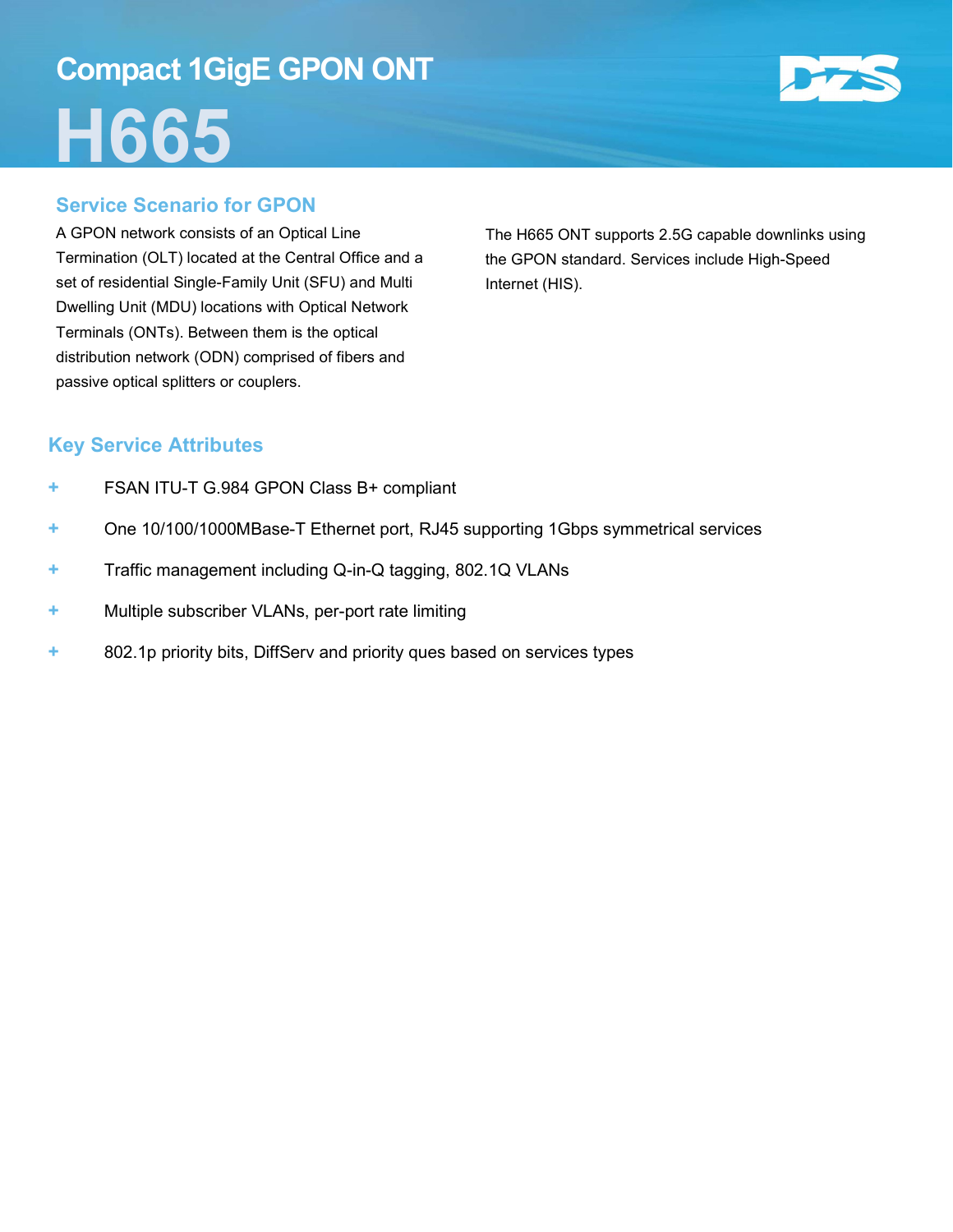### Compact 1GigE GPON ONT

# H665



# Product Specifications

#### **Hardware**

- + Dimensions Width: 3.4" (87 mm) Depth: 3.3" (85mm) Height: 1.1" (28mm)
- + Weight 0.3 LB (0.14 kg)
- + 128MB Flash Memory
- + 64MB SDRAM
- + GPON Interface Capacity: 2.5Gbps Down/1.25Gbps Up

#### Interfaces

- + WAN:1 port G-PON (SC/APC)
- + LAN: 1 ports 10/100/1000 Base-TX Ethernet (RJ45)
- + Power: 1 2-pin barrel connector
- + Button: Power, RESET

#### GPON

- + Class B+ optics, 20km (12.4 miles), reach, max split 64
- + Maximum ODN Attenuation, +28 dB link budget
- + ITU-T G.984.x compliant
- + Forward Error Correction (FEC)
- + Multiple T-CONTs/GEM ports per device
- + Flexible mapping between GEM port and T-CONT
- + Priority queues and scheduling on Upstream
- + Activation with automatic discovered Serial Number and password
- + Dying Gasp

#### L2 Switch

- + Untagged port configuration
- + IEEE 802.1D and IEEE 802.1Q bridging
- + Standard Ethernet bridging
- + MAC Address learning with auto aging and filtering (Up to 64 MAC address)
- + Activation with automatic discovered serial Number and password
- + IGMP snooping
- + IGMP proxy
- + Dying Gasp

#### Multicast

+ IGMP snooping

#### VLAN

- + VLAN port filtering
- + Destination address port filtering

#### Quality of Service

- + HW-based internal IEEE 802.1p (CoS)
- + Strict Priority (SP)
- + 802.1Q(VLAN tag) QoS mapping ToS/CoS
- + 8 queues per port

#### **Environmental**

- + Operating Temperature 23~122°F (- 5~+50°C) Commercial
- + Storage temperature -4~149°F (- 20~65°C)
- + Operating humidity 5 to 90% (noncondensing)
- + Altitude: –200 to 10,000 feet (–61 to 3,048 m) above sea level

#### Powering

- + DC power, +12 VDC nominal, 0.5
- + Input power, 90-240VAC, 50/60Hz
- + Power consumption, ~8W maximum

#### Management

- + ITU-T984.2 compliant OMCI interface
- + IEEE 802.3x flow control
- + LED indications for maintenance